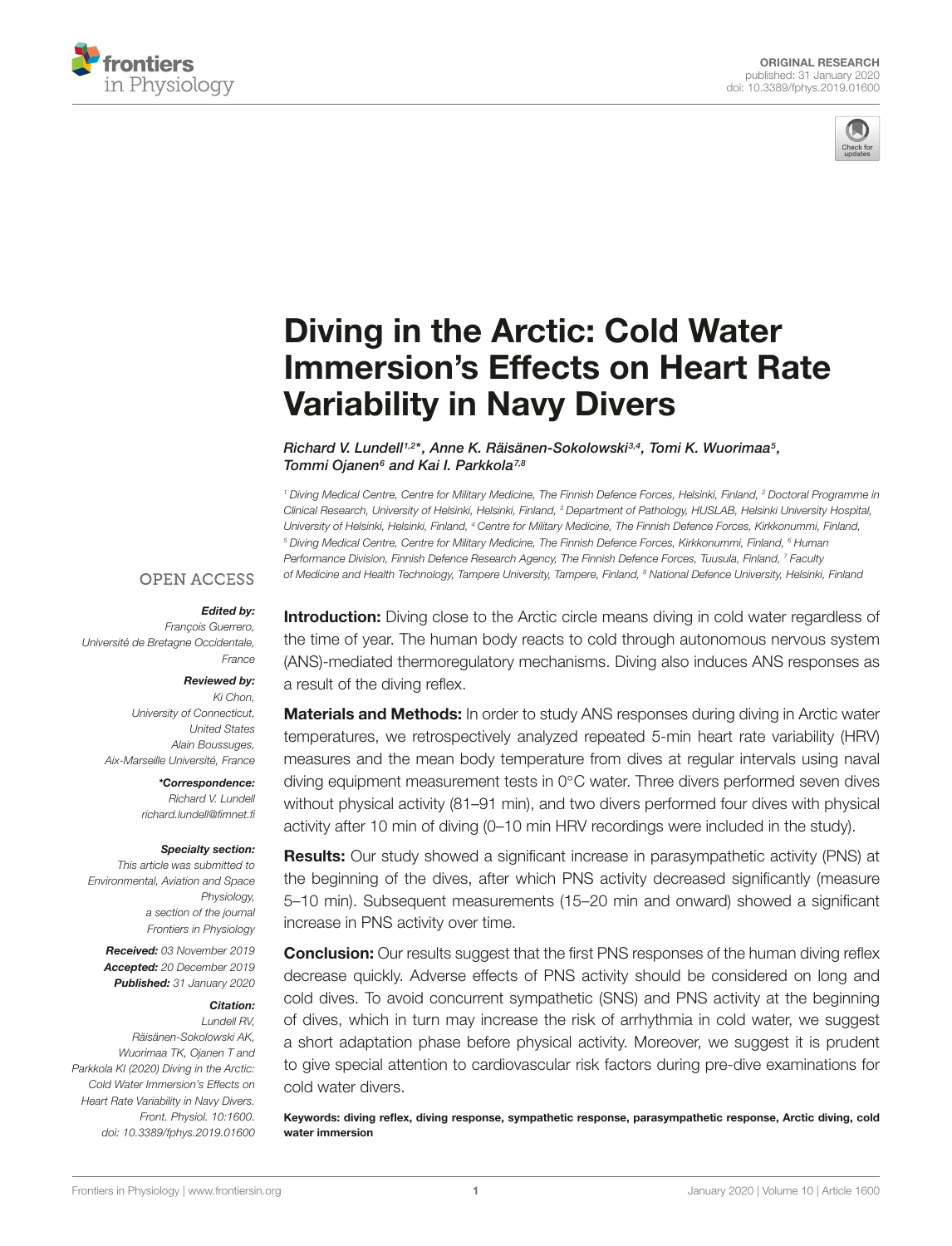# INTRODUCTION

Arctic water conditions induce special risk factors for divers. At a depth of 20 meters or deeper, water temperatures are 4 ◦C throughout the year in Finland. For 4 months per year, the surface of the water is frozen, and, just below the layer of ice, water temperatures vary from −2 to 0◦C in saltwater. Heat loss is uncomfortable for the divers, but it also impairs physical and cognitive performance [\(Davis et al.,](#page-6-0) [1975;](#page-6-0) [Bridgman, 1990\)](#page-6-1), increases the risk of decompression illness (DCI), [\(Gerth, 2015;](#page-6-2) [Pendergast et al., 2015\)](#page-7-0) and may lead to hypothermia. These factors increase the risk of fatal diving accidents.

Both recreational and occupational divers in Northern Europe dive throughout the year. Even with the best efforts to keep divers warm, heat loss is unavoidable during Arctic diving. The human body reacts to cold through autonomous nervous system (ANS) mediated thermoregulation mechanisms, [\(Morrison, 2016\)](#page-7-1) such as vasoconstriction and shivering. The ANS responses to cold are well understood, but, to the best of our knowledge, there is no published data on these responses when measured during diving in Arctic water temperatures.

The aim of this study was to evaluate ANS responses in Finnish Navy divers when diving in 0◦C water and with special emphasis on the first responses of the diving reflex. To achieve this, we analyzed short-term recordings (5 min) of heart rate variability (HRV) as values for ANS activity as well as mean body temperature (MBT) as a measure of body thermal balance during diving.

## MATERIALS AND METHODS

#### Subjects

The demographics of the Navy divers are shown in **[Table 1](#page-1-0)** and **[Supplementary Table S1](#page-6-3)**. All divers  $(n = 4)$  volunteered for the study and gave their written consent. The data was collected during regular Naval diving equipment development tests and analyzed retrospectively. Approval from the Ethical Committee of Tampere University Hospital was obtained. The study protocol was accepted by [The Logistic Department of](#page-7-2) [the Defence Command Finland](#page-7-2) [\(2018\)](#page-7-2), and it adhered to the Declaration of Helsinki.

#### Diving Equipment

The divers used standard military SCUBA diving equipment for Arctic conditions: standard regulator mask, standard dry suit, standard diving hood, standard diving gloves, standard diving underwear, 70% merino wool socks, and elbow and

knee warmers. In addition to this, the divers wore Merinot 100% merino wool polo skirts and pants. All divers used air as their breathing gas.

## Diving Procedure

The tests were performed over the course of 3 days in January near the Arctic Circle. Four divers performed 11 dives in total during the tests [dives for each diver (D1–D4)]: D1 two dives, D2 three dives, and D3 three dives (of these, one 0–10 min dive was included in study because after this the diver could move freely and physical activity was not controlled), D4 three dives (all three 0–10 min dives were included in study because after this the diver could move freely and physical activity was not controlled). Subjects dived only once a day. During the diving days the divers had their normal 6–8 h a night of sleep, and no exercise was permitted for the 4 h prior to the dives.

During the tests, air temperature varied from −13 to −24◦C. Water temperature in the diving depth was 0◦C during all dives. Diving equipment and sensors were donned with the assistance of staff members in a consistent room temperature of 18–19◦C. After this, the divers walked about 30 meters to the river where an ice hole had been bored and performed their dive without further delay. The participants dived to the bottom of the river to a depth of 6 meters (160 kPa) where they remained still in a horizontal prone position for 80–91 min ( $n = 7$ ). Other dives ( $n = 4$ ) had the same protocol at the beginning of the dives (0–10 min). After this, staying still was not required, and the amount of physical activity was therefore not controlled.

#### **Measurements**

Divers' fat and muscle mass were measured with the InBody 720 composition analyzer (Biospace Ltd., Seoul, South Korea).

We recorded the heart rate (R to R wave measures at a 1000 Hz sampling frequency) with the HRV Bodyguard device (Firstbeat Technologies Ltd., Jyväskylä, Finland). Using these recordings, the HRV was analyzed with the Kubios HRV Standard program (Ver. 3.1, Kubios Ltd., Kuopio, Finland) from the recordings on diving subjects for the following measurement time intervals (M1–M9 and MR). We used the program's automatic artifact correction to correct corruption in data and the program's time series trend removal tool for each subject before analysis [\(Lipponen and Tarvainen, 2019\)](#page-7-3). The start of the dive is defined as time point 0 min:

M1 0–5 min (11 dives), M2 5–10 min (11 dives), M3 15–20 min (7 dives), M4 25–30 min (7 dives), M5 35–40 min (7 dives), M6 45–50 min (7 dives),

| Age in years<br>range and (mean) | Height in meters<br>range and (mean) | Weight in kg<br>range and (mean) | BMI in $\text{kg/m}^2$<br>range and (mean) | Body Fat Mass in kg<br>range and (mean) | Body Muscle Mass in kg<br>range and (mean) |
|----------------------------------|--------------------------------------|----------------------------------|--------------------------------------------|-----------------------------------------|--------------------------------------------|
|                                  |                                      |                                  |                                            |                                         |                                            |
| (39)                             | (1.78)                               | (83.2)                           | (26.4)                                     | (11.5)                                  | (41.2)                                     |

<span id="page-1-0"></span>TABLE 1 | Demographics of the four study subjects.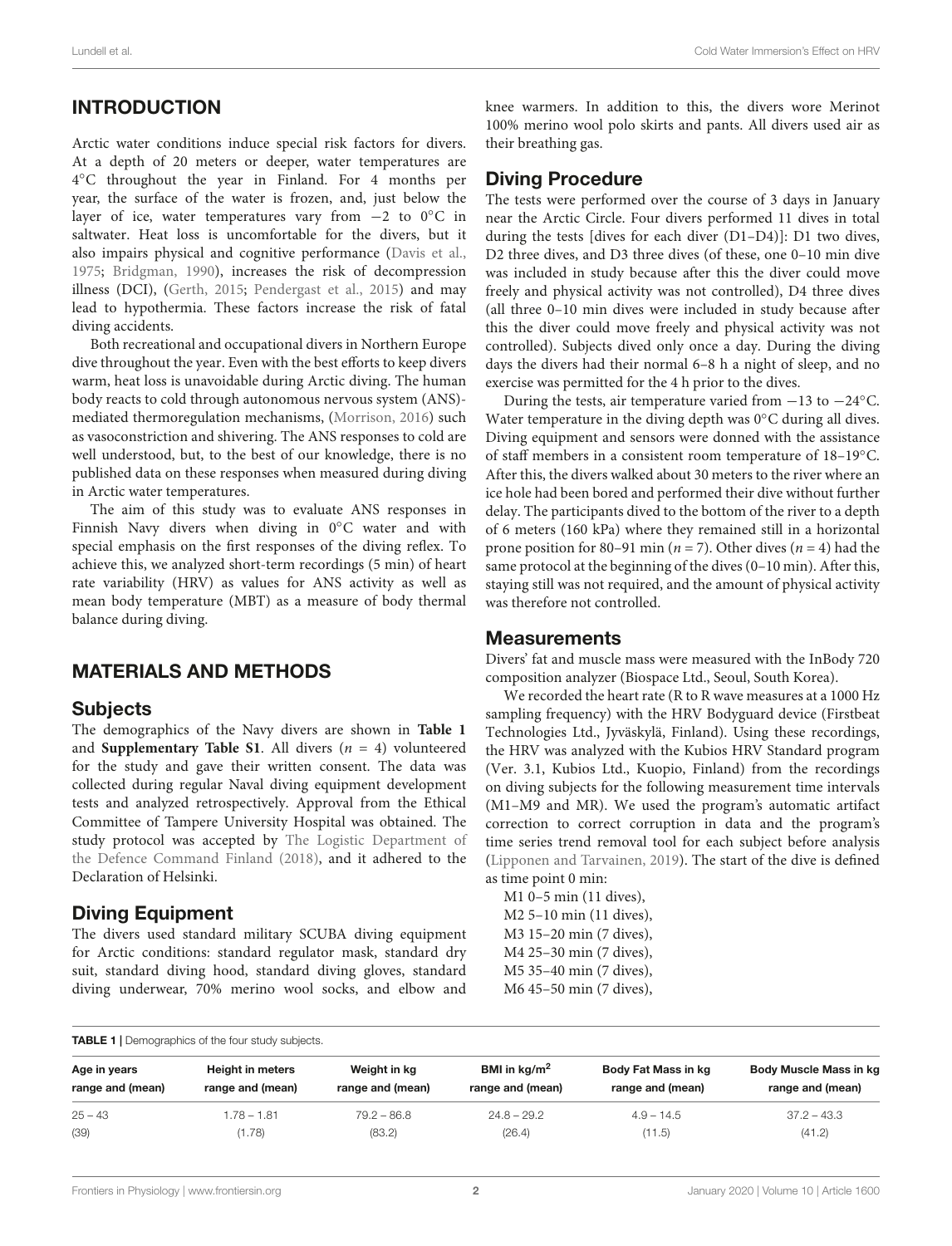M7 55–60 min (7 dives),

M8 65–70 min (7 dives),

M9 75–80 min (7 dives).

MR: 5-min recordings for each diving day of HRV in the morning at 0600 and in the evening at 2400 to get a HRV baseline at rest (MR) ( $2 \times 11$  measures = 22).

We used three time-domain measures and five frequencydomain measures.

Time-domain measures were recorded: (a) Mean heart rate (HRmean) (bpm), (b) Standard deviation of NN intervals (SDNN) (ms), and (c) Root mean square of successive RR interval differences (RMSSD) (ms).

Frequency-domain measures were recorded: (d) Absolute total power (TP) (ms<sup>2</sup>), (e) Absolute power of the very low frequency band (VLF) (ms<sup>2</sup>), (f) Absolute power of the low frequency band (LF)  $(ms^2)$ , (g) Absolute power of the high frequency band (HF) (ms<sup>2</sup>), and (h) Ratio of LF to HF power (LF/HF) (%).

For all 81–91 min of diving  $(n = 7)$ , we also recorded deep body temperature (Trect), measured rectally with the Data Storage Tags (DST) sensor (Star-Oddi Ltd., Gardabaer, Iceland), and skin temperature  $(T_{skin})$ , measured with the Smartreader Plus 8-system (ACR Systems Inc., Vancouver, BC, Canada) from eight standardized skin spots (left calf, right anterior thigh, right scapula, left upper chest, forehead, right arm in upper location, left arm in lower location, and left hand) [\(The](#page-7-4) [International Organization for Standardization, 2004\)](#page-7-4), for the whole duration of the dives.

We used the temperature values at the beginning of the HRV measurements (M1 0 min, M2 5 min, M3 15 min, M4 25 min, M5 35 min, M6 45 min, M7 55 min, M8 65 min, and M9 75 min) and calculated for each time point the MBT with Burtons formula:

 $MBT = \text{Trect} \times 0, 65 + \text{Tskin} \times 0, 35^9$ 

where  $T_{rect}$  is deep body temperature and  $T_{skin}$  is area weighted skin temperature [\(Burton, 1935\)](#page-6-4).

Tskin was calculated with the ISO-standard weighting coefficients  $[0,2 \times \text{left calf, } 0,19 \times \text{right anterior}$ thigh,  $0,175 \times$  (right scapula + left upper chest),  $0.07 \times$  (forehead + right arm in upper location + left arm in lower location),  $0.05 \times$  left hand] [\(The International](#page-7-4) [Organization for Standardization, 2004\)](#page-7-4).

Interpretation of used HRV-measures:

- (a) Heart rate was regulated by ANS input to the sinoatrial node. Sympathetic activity increased the heart while parasympathetic activity decreased the heart rate [\(Schmidt-Nielsen, 1997\)](#page-7-5).
- (b) Both the sympathetic nervous system and parasympathetic nervous system activity contributes to the SDNN. In shortterm recordings, as in this project, the greatest source of the SDNN was the parasympathetically mediated respiratory sinus arrhythmia [\(Shaffer et al., 2014\)](#page-7-6).
- (c) The RMSSD illustrated the variance in the beat-to-beat heart rate and was the golden standard HRV measure for vagally mediated changes [\(Shaffer et al., 2014\)](#page-7-6).
- (d) The total power is the sum of power of ultra-low frequency (ULF), VLF, LF, and HF bands [\(Shaffer et al., 2014\)](#page-7-6). An increase in T power was linked with parasympathetic activity, whereas a decrease was mostly seen as a result of sympathetic activity.
- (e) The VLF band (0.0033–0.04 Hz) was influenced by many factors. The intrinsic nervous system of the heart seemed to contribute to it [\(Shaffer et al., 2014\)](#page-7-6). Moreover, physical activity, thermoregulatory, renin-angiotensin, and endothelial influences on the heart contributed to it [\(Akselrod et al., 1981;](#page-6-5) [Claydon and Krassioukov,](#page-6-6) [2008\)](#page-6-6). PNS activity contributed strongly to VLF power [\(Taylor et al., 1998\)](#page-7-7).

The LF band (0.04–0.15 Hz) was produced by both the SNS and the PNS [\(Akselrod et al., 1981;](#page-6-5) [Heart Rate](#page-6-7) [Variability, 1996;](#page-6-7) [Berntson et al., 2007\)](#page-6-8). It also reflected baroreceptor activity in resting individuals [\(McCraty and](#page-7-8) [Shaffer, 2015\)](#page-7-8), primarily PNS activity via baroreceptors [\(Reyes del Paso et al., 2013\)](#page-7-9) or baroreflex activity alone [\(Moak et al., 2007\)](#page-7-10) contributed to LF power. Slow respiration rates, especially when one takes a deep breath or sighs, may have, through vagal activity, contributed to the LF band [\(Ahmed et al., 1982;](#page-6-9) [Brown et al., 1993;](#page-6-10) [Tiller](#page-7-11) [et al., 1996;](#page-7-11) [Lehrer et al., 2003\)](#page-7-12).

- (f) The HF band (0.15–0.40 Hz), also called the respiratory band, reflected parasympathetic activity and corresponded to heart rate variations related to the respiratory sinus arrhythmia [\(Grossman and Taylor, 2007\)](#page-6-11). Low HF power was correlated with stress, worry, or anxiety.
- (g) Under controlled conditions, LF/HF has been used to estimate the relation between the SNS and the PNS activity. In fact, as great portions of the LF band power is caused by the PNS and baroreceptor activity and smaller portions by other factors, the use of this ratio is challenged [\(Pagani](#page-7-13) [et al., 1984,](#page-7-13) [1986\)](#page-7-14). Also, SNS contribution to the LF band varies greatly depending on different testing conditions [\(Eckberg, 1983;](#page-6-12) [Kember et al., 2001;](#page-6-13) [Shaffer et al., 2014\)](#page-7-6).

## **Statistics**

For evaluating changes, a linear mixed-effects model was performed. The analyses were performed with the R program [\(R Core Team, 2014\)](#page-7-15).

Heart rate variability analyses were performed for all subjects for the beginnings of dives MR–M1 and M1–M2. For the 81–91 min of diving  $(n = 7)$ , analyses were performed for M2–M9. Temperature analyses ( $n = 7$ ) were performed for M1–M9, except for Trect, which seemed to show an increase from M1–M3 (M1–M3 and M3–M9 were analyzed separately).

# RESULTS

Results for various HRV parameters are shown in **[Figures 1A–H](#page-3-0)**. Temperature measures are shown in **[Figures 2A–C](#page-4-0)**.

HRV measures:

(a) HRmean: From MR–M1, the heart rate increased significantly of 25 bpm (Standard error (SE) = 1.86,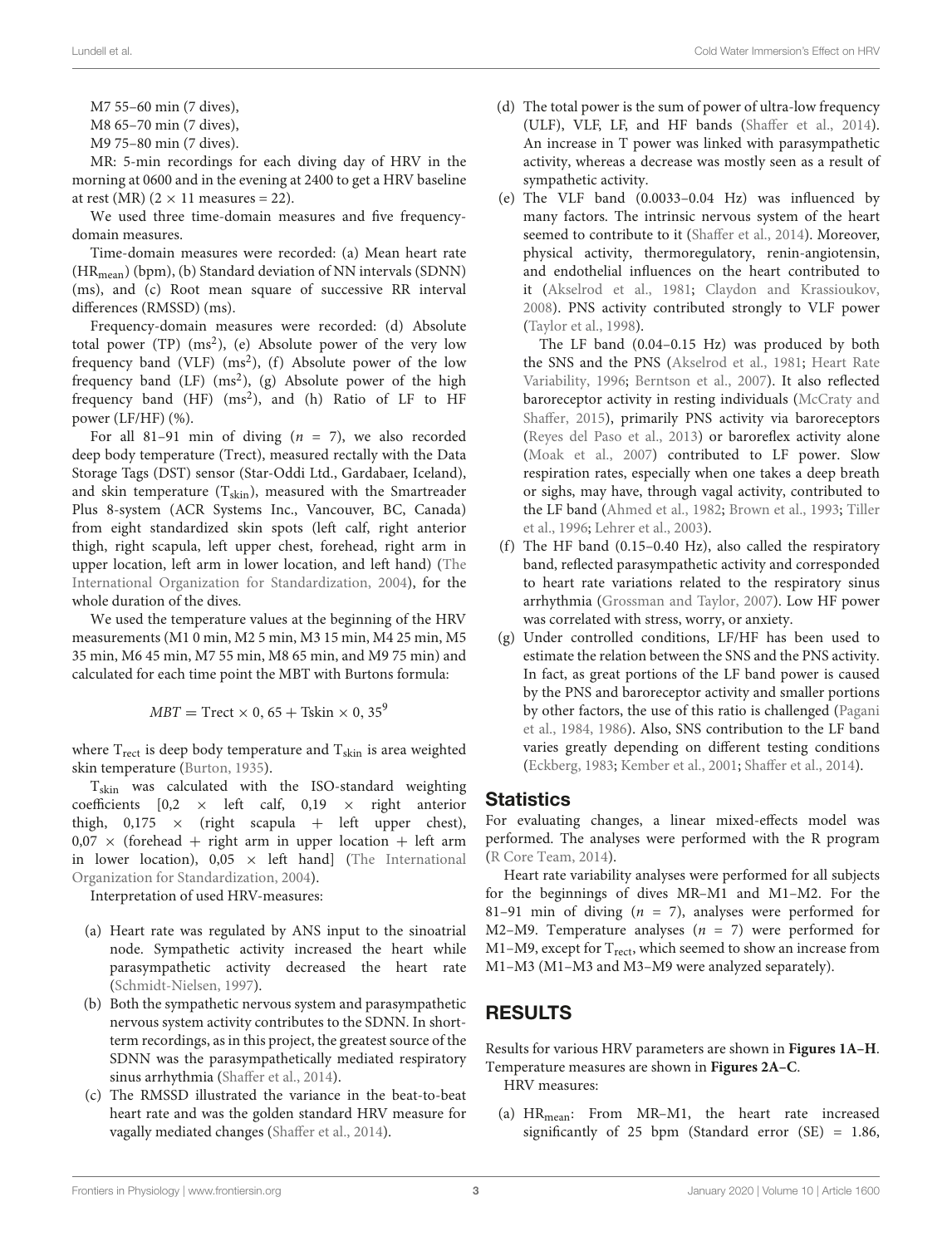

<span id="page-3-0"></span>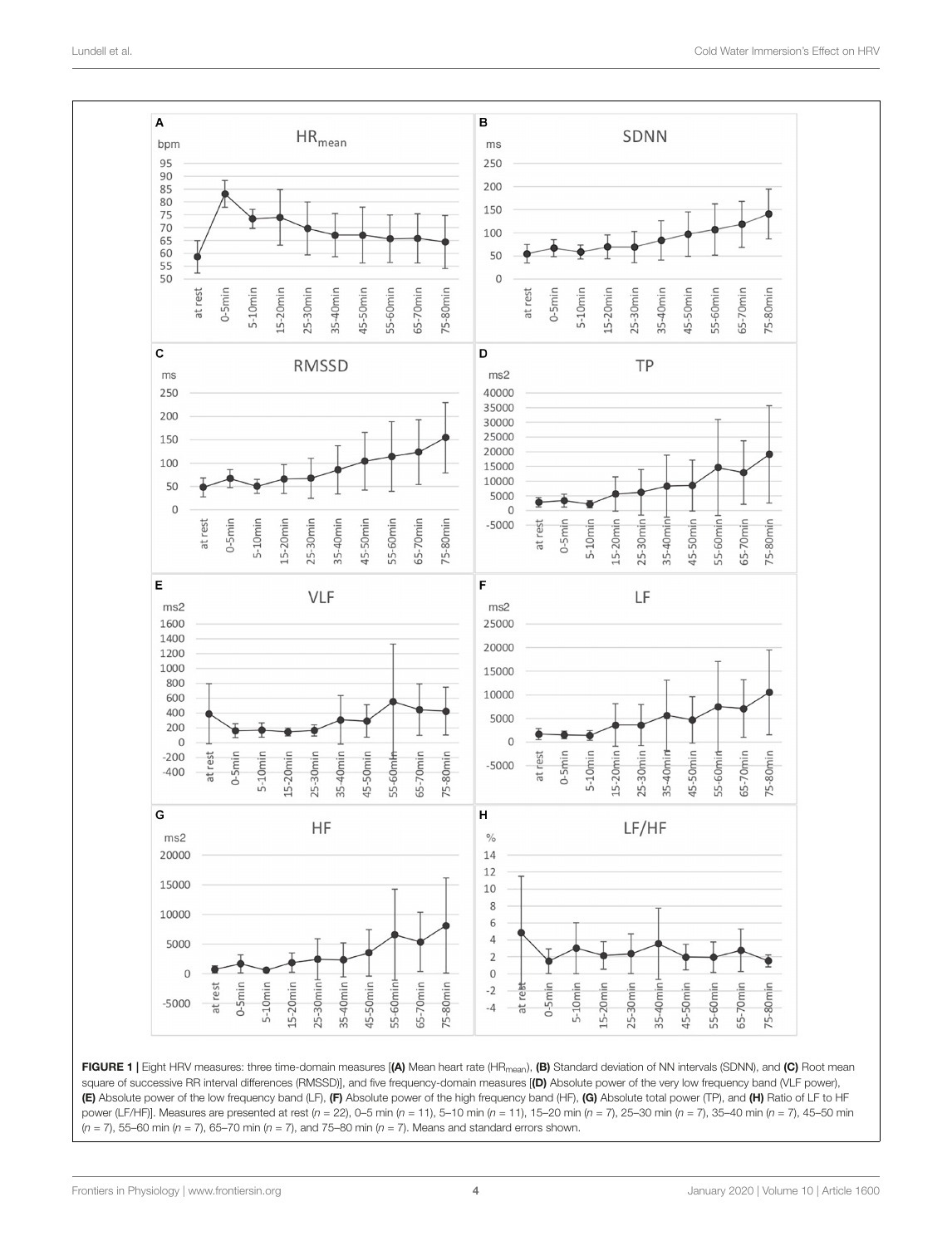

<span id="page-4-0"></span> $p \sim 0.001$ ). From M1-M2, the heart rate decreased significantly of 9.08 bpm (SE = 1.86,  $p < 0.001$ ). From M2–M9 ( $n = 7$ ), the heart rate decreased significantly of 9.66 bpm (SE = 0.36,  $p < 0.001$ ).

- (b) SDNN: From MR–M1, there was a significant increase of 12.22 ms (SE = 5.79,  $p = 0.04$ ). From M1–M2, there was a non-significant decrease of 6.99 ms (SE = 5.79,  $p = 0.23$ ). From M2–M9 ( $n = 7$ ), there was a significant increase of 78.61 ms (SE = 1.87,  $p < 0.001$ ).
- (c) RMSSD: From MR–M1, there was a significant increase of 14.67 ms (SE = 6.09,  $p = 0.02$ ). From M1-M2, there was a significant decrease of 12.92 ms (SE = 6.09,  $p = 0.04$ ).

From M2–M9 ( $n = 7$ ), there was a significant increase of 97.86 ms (SE = 2.28,  $p < 0.001$ ).

- (d) TP: From MR-M1 and M1–M2, there was no significant change. From M2–M9 ( $n = 7$ ), there was a significant increase of 15044.61 ms<sup>2</sup> (SE = 441.67,  $p < 0.001$ ).
- (e) VLF: From MR–M1, there was a significant decrease of 172.90 ms<sup>2</sup> (SE = 60.98,  $p = 0.008$ ). From M1-M2, there was no significant change (increase  $6.27 \text{ ms}^2$ ,  $SE = 60.98$ ,  $p = 0.91$ . From M2–M9, there was no linear significant change.
- (f) LF: From MR-M1 and M1–M2, there was no significant change. From M2–M9 ( $n = 7$ ), there was a significant increase of 7675.92 ms<sup>2</sup> (SE = 273.75,  $p < 0.001$ ).
- (g) HF: From MR–M1, there was a near-significant increase of 678.63 ms<sup>2</sup> (SE = 344.48,  $p = 0.059$ ). From M1-M2, there was a significant decrease of 835.73 ms<sup>2</sup> (SE = 344.48,  $p = 0.022$ ). From M2–M9, there was a significant increase of 6983.41 ms<sup>2</sup> (SE = 208.23,  $p < 0.001$ ).
- (h) LF/HF: From MR–M1, there was a near-significant decrease of 2.46% (SE = 1.45,  $p = 0.10$ ). From M1-M2, there was a significant increase of  $3.05\%$  (SE = 1.45,  $p = 0.045$ . From M2-M9 ( $n = 7$ ), there was no significant linear change.

Temperatures:

- (a)  $T_{skin}$ : From M1–M9, there was a significant decrease of  $3.92^{\circ}$ C (SE = 0.05,  $p < 0.001$ ).
- (b)  $T_{rect}$ : From M1–M3, there was a non-significant increase of 0.051 $^{\circ}$ C (SE = 0.068, p = 0.46). From M3–M9, there was a significant decrease of  $0.66 °C$  (SE = 0.009,  $p < 0.001$ ).
- (c) MBT: From M1–M9, there was a significant decrease of 1.84 $\textdegree$ C (SE = 0.02,  $p < 0.001$ ).

#### **DISCUSSION**

The novelty of our study is the observation that in these freezing water conditions, after a quick increase at the beginning of the dives, parasympathetic (PNS) activity actually decreased for HRV measures at 5–0 min. The first PNS response (M1) could be explained with a strong diving reflex at the beginning of the dives [\(Konishi et al., 2016;](#page-7-16) [Schaller et al., 2017;](#page-7-17) [Vega, 2017;](#page-7-18) [McCulloch et al., 2018;](#page-7-19) [Schlader et al., 2018\)](#page-7-20). The next measure (M2) may suggest that, in humans, the diving reflex-induced PNS response actually decreased after a while. To the best of our knowledge, this finding has not been described in earlier studies. Our hypothesis is that the trigeminocardiac part of the diving reflex was lost quickly while the baroreceptor- and body temperature-induced PNS responses increased more slowly. This, most likely, has not been noticed because of other ANS responses covering the decrease in the trigeminocardiac part of the diving reflex, longer measurement intervals, and the usage of heart rate as the only measure. As we used short heart rate variability measures (5-min HRV) with a close measurement interval, the decrease in parasympathetic activity could be observed. Otherwise, for example, the increase in parasympathetic activity during immersion, correlates well with earlier observations from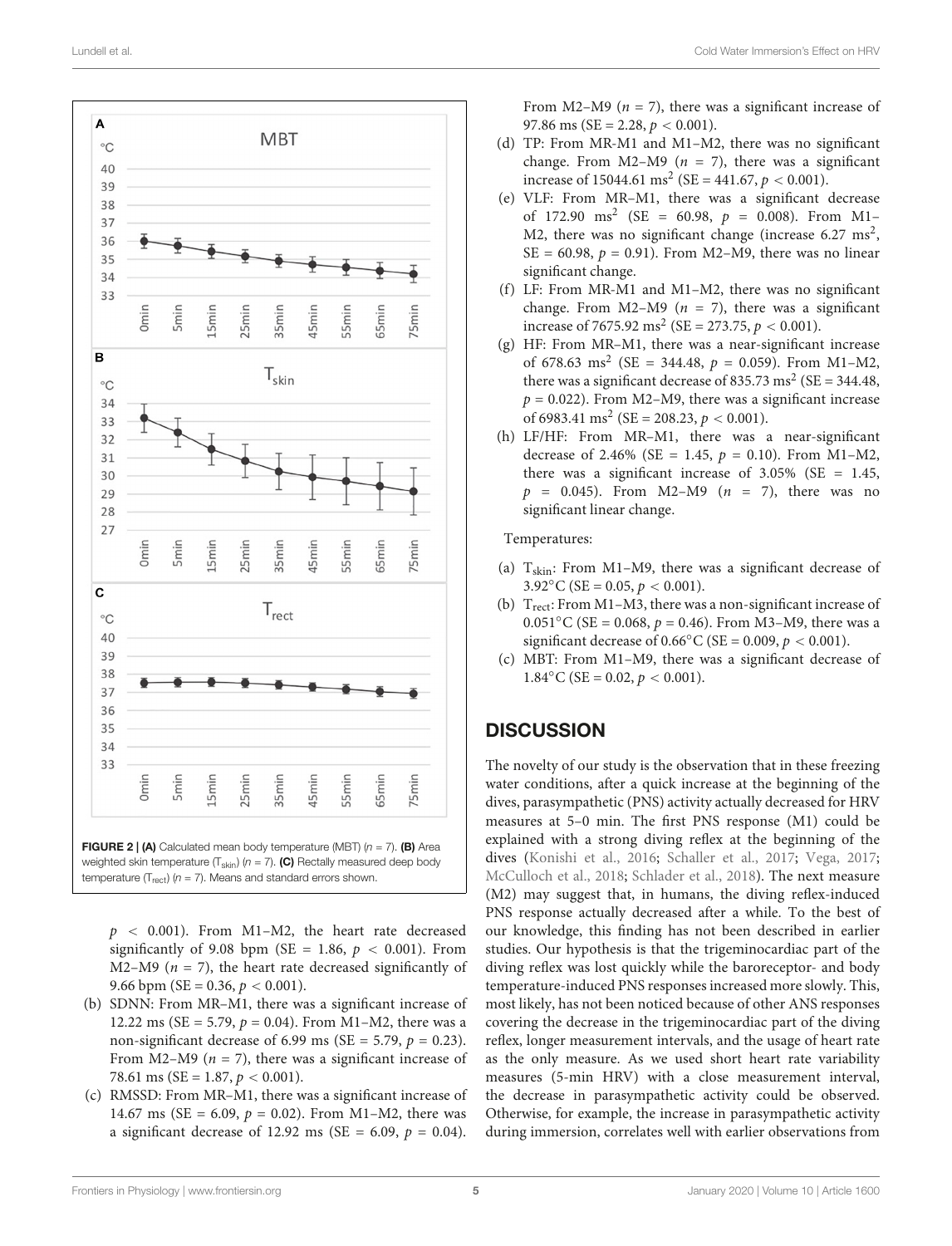HRV studies in diving [\(Lund et al., 2000;](#page-7-21) [Schipke and Pelzer,](#page-7-22) [2001;](#page-7-22) [Kurita et al., 2002;](#page-7-23) [Chouchou et al., 2009;](#page-6-14) [Flouris and Scott,](#page-6-15) [2009;](#page-6-15) [Noh et al., 2018\)](#page-7-24).

After 15 min, PNS activity shown in HRV measures most likely increased because of hemodynamic changes through baroreceptors and a decrease in body temperature. The deep body temperature increased or stayed the same (no significant change) from 0 to 15 min because of a centralization of the blood volume. Both the hyperbaric pressure and the body's thermoregulatory mechanisms contributed to this. MBT is a good measure for the heat loss of the body. It is a combination of both surface and deep body temperature, and it takes into account changes in blood redistribution. Cold is a known promoter of PNS activity [\(Vesoulis et al., 2017;](#page-7-25) [Hodges et al., 2019\)](#page-6-16). Since MBT decreased during the dives we would assume that temperature is an important factor in inducing the increase in PNS activity over time. Hyperbaric pressure was constant during dives since the divers were at a depth of six meters for the entire duration of the dives. Based on earlier studies, one could speculate that a change in PNS activity would be more dependent on the pressure and not as much on time in hyperbaric conditions [\(Barbosa et al., 2010\)](#page-6-17). Only limited knowledge on the topic is available. On the other hand, throughout the dives we have seen a strong increase in the power of the LF-band, which would suggest ongoing baroreceptor activity. This would support the hypothesis of pressure-induced PNS activity over time. After the previously described short decrease in PNS activity at the beginning of the dives, PNS activity increased, according to our measurements, up to 80 min of diving (our last measurement). Our study did not determine how long diving in similar conditions induced PNS activity for. In theory, strong PNS activity may have possible adverse effects that could jeopardize diving safety, for example through an atrioventricular block, arrhythmia, syncope, or even sudden death [\(Aste and](#page-6-18) [Brignole, 2017;](#page-6-18) [Vaseghi et al., 2017;](#page-7-26) [Japundzic-Zigon et al., 2018;](#page-6-19) [Benito-Gomez et al., 2019\)](#page-6-20).

When estimating the SNS activity of the diver from the LFband and the LF/LH ratio, these did not show a significant increase at the beginning of the dives. This finding is in line with an earlier finding with experienced divers [\(Schipke and](#page-7-22) [Pelzer, 2001\)](#page-7-22). On the other hand, SNS activity is only one of the factors that contribute to the LF band. The significant increase in mean heart rate at the beginning of the dives suggests that there actually was a strong activation of the SNS. This is in line with most earlier observations of the diving reflex and sensation of cold also causing an SNS activation [\(Boussuges et al.,](#page-6-21) [2007;](#page-6-21) [Buchholz et al., 2017\)](#page-6-22). After the first SNS response, the mean heart rate and LF/LH ratio suggested that SNS activity actually decreased over time. Our finding indicated that, for our experienced subjects, cold was, after the first responses to diving, neither a physiological nor a psychological stress factor. On the other hand, the dives were not deep nor demanding. Physical stress at the beginning of a cold-water dive, together with the diving reflex and cold stress-induced SNS activation, leads to a quick concurrent increase in both PNS and SNS activity. This, in turn, is a known risk factor for arrhythmia and sudden death [\(Buchholz et al., 2017;](#page-6-22) [Kane and Davis, 2018\)](#page-6-23).

For this reason, at the beginning of a cold-water dive, we recommend an adaptation phase before tasks requiring physical stress. Furthermore, we recommend that special emphasis be placed on evaluating cardiovascular risk factors and incipient signs of heart disease for persons who dive in Arctic conditions. In the fit-to-dive evaluations of Naval divers, we recommend strict cardiovascular criteria.

Our study had some limitations. First, it was a field study, with results gathered during regular diving equipment development tests and not in a more controlled environment, such as in a wet chamber. However, as diving was performed under the ice cover, the weather did not affect diving conditions, which were constant during all dives.

Secondly, the number of divers and dives was limited in our study. However, a small amount of measurements is not unusual in similar experimental field studies made in extreme conditions. Even with this small number of dives, results were statistically significant.

Thirdly, for a better HRV baseline and for evaluating the ANS changes caused by the diving reflex, we recommend measuring 5-min resting values before diving, 5 min-values after immersion, 5-min values directly after submersion, and the next 5-min measure 5–10 min after submersion for future studies. In our study, we have taken the resting HRV baseline from when the divers were in bed in the mornings and in the evenings. These are not necessarily exact HRV resting values because possible sleep may influence HRV [\(Penzel et al., 2016;](#page-7-27) [Balasubramanian et al., 2017\)](#page-6-24).

Our results received in a limited number of shallow dives in resting individuals cannot automatically be extrapolated to all types of SCUBA diving. During open-sea diving, in addition to water immersion and cold exposure, divers face supplementary stressors such as heart–lung interaction, induced by breathing a hyperbaric mixture through the regulator and hyperoxia. The increase in ambient pressure at depth leads to an increase in both the work of breathing and the oxygen partial pressure. All these stressors have been recognized to influence ANS and HRV.

# **CONCLUSION**

The first PNS response as a result of the human diving reflex decreased quickly. Our interpretation of this finding is that the trigeminocardiac part of the reflex declined quickly.

Both cold and hyperbaric pressure contributing to parasympathetic activity increased up to 80 min when diving in very cold water under constant hyperbaric pressure. Our study did not determine whether the increase in parasympathetic activity will reach a plateau at some point, which is why we feel that possible adverse effects of strong parasympathetic activity should be considered on long and cold dives.

Although our small study involved cold-adapted, experienced divers, we suggest an adaptation phase before physical activity at the beginning of dives in very cold water in order to reduce the risk of arrhythmia. Furthermore, it is prudent for special emphasis on cardiovascular risk factors to be placed on pre-dive evaluation of potential cold-water divers.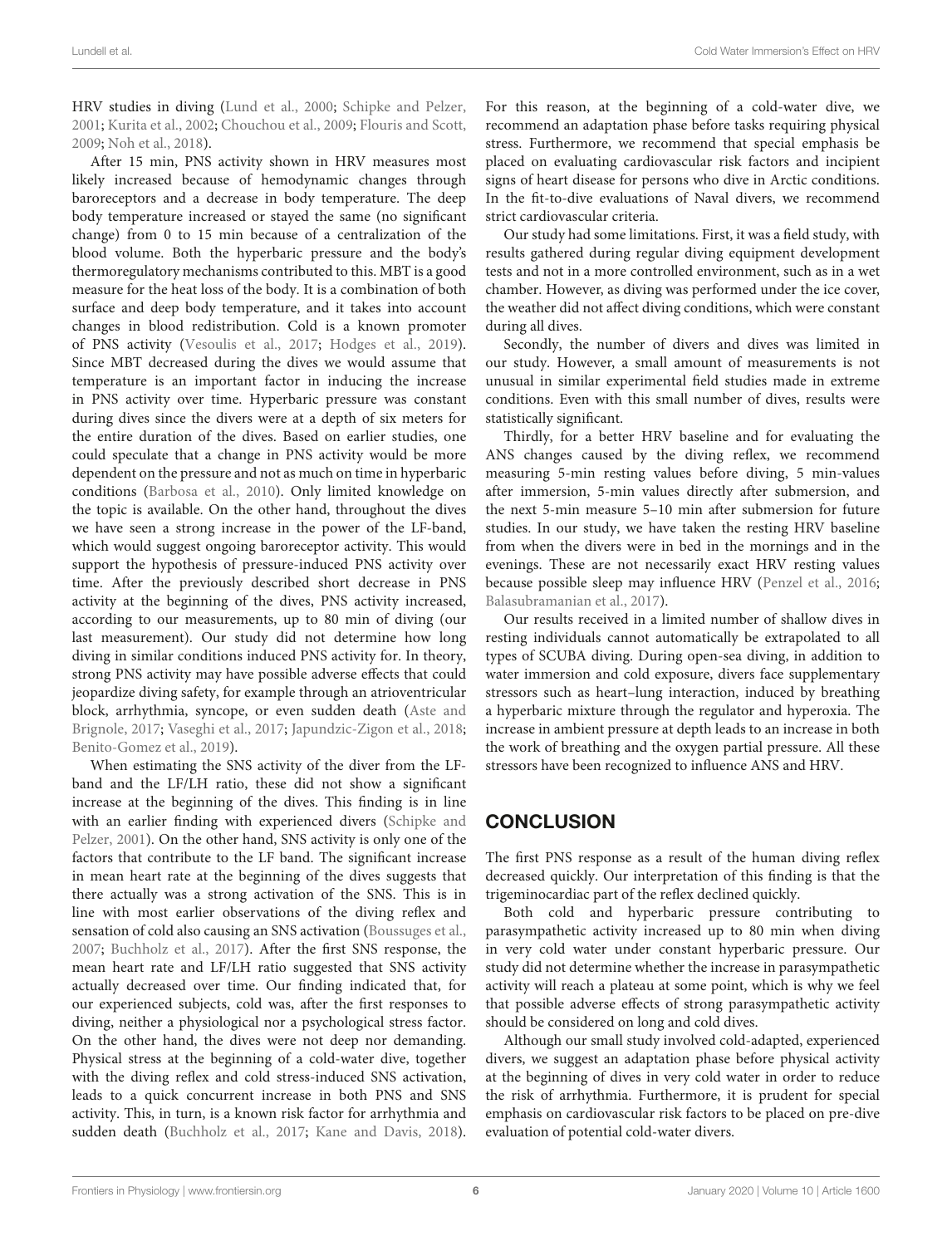# DATA AVAILABILITY STATEMENT

The datasets generated for this study are available on request to the corresponding author.

# ETHICS STATEMENT

The studies involving human participants were reviewed and approved by Ethical Committee of Tampere University Hospital Nr 2/2018. The patients/participants provided their written informed consent to participate in this study.

# AUTHOR CONTRIBUTIONS

RL planned the study, took part in the data analysis, and was the main writer of the manuscript. AR-S planned the study, supervised RL during the data analysis, and was a writer of the manuscript. TW was present at the data-gathering phase, planned the study, and was a writer of the manuscript. TO planned the study, helped and worked with the HRV method, and was a writer of the manuscript. KP planned the study, supervised RL during the data analysis, and was a writer of the manuscript.

# **REFERENCES**

- <span id="page-6-9"></span>Ahmed, A. K., Harness, J. B., and Mearns, A. J. (1982). Respiratory control of heart rate. Eur. J. Appl. Physiol. Occup. Physiol. 50, 95–104.
- <span id="page-6-5"></span>Akselrod, S., Gordon, D., Ubel, F. A., Shannon, D. C., Berger, A. C., and Cohen, R. J. (1981). Power spectrum analysis of heart rate fluctuation: a quantitative probe of beat-to-beat cardiovascular control. Science 213, 220–222. [doi: 10.](https://doi.org/10.1126/science.6166045) [1126/science.6166045](https://doi.org/10.1126/science.6166045)
- <span id="page-6-18"></span>Aste, M., and Brignole, M. (2017). Syncope and paroxysmal atrioventricular block. J. Arrhythm. 33, 562–567. [doi: 10.1016/j.joa.2017.03.008](https://doi.org/10.1016/j.joa.2017.03.008)
- <span id="page-6-24"></span>Balasubramanian, K., Harikumar, K., Nagaraj, N., and Pati, S. (2017). Vagus nerve stimulation modulates complexity of heart rate variability differently during sleep and wakefulness. Ann. Ind. Acad. Neurol. 20, 403–407. [doi: 10.4103/aian.](https://doi.org/10.4103/aian.AIAN_148_17) [AIAN\\_148\\_17](https://doi.org/10.4103/aian.AIAN_148_17)
- <span id="page-6-17"></span>Barbosa, E., Garcia-Manso, J. M., Martin-Gonzalez, J. M., Sarmiento, S., Calderon, F. J., and Da Silva-Grigoletto, M. E. (2010). Effect of hyperbaric pressure during scuba diving on autonomic modulation of the cardiac response: application of the continuous wavelet transform to the analysis of heart rate variability. Mil. Med. 175, 61–64. [doi: 10.7205/milmed-d-02-00808](https://doi.org/10.7205/milmed-d-02-00808)
- <span id="page-6-20"></span>Benito-Gomez, M., Fletcher, A. C., and Buehler, C. (2019). Sympathetic and parasympathetic nervous system functioning and experiences of peer exclusion: links to internalizing problems in early adolescence. J. Abnorm. Child Psychol. 47, 633–644. [doi: 10.1007/s10802-018-0472-0](https://doi.org/10.1007/s10802-018-0472-0)
- <span id="page-6-8"></span>Berntson, G. G., Cacioppo, J. T., and Grossman, P. (2007). Whither vagal tone. Biol. Psychol. 74, 295–300. [doi: 10.1016/j.biopsycho.2006.08.006](https://doi.org/10.1016/j.biopsycho.2006.08.006)
- <span id="page-6-21"></span>Boussuges, A., Molenat, F., Grandfond, A., Regnard, J., Wolf, J. P., Galland, F., et al. (2007). Cardiovascular changes induced by cold water immersion during hyperbaric hyperoxic exposure. Clin. Physiol. Funct. Imag. 27, 268–274. [doi:](https://doi.org/10.1111/j.1475-097x.2007.00747.x) [10.1111/j.1475-097x.2007.00747.x](https://doi.org/10.1111/j.1475-097x.2007.00747.x)
- <span id="page-6-1"></span>Bridgman, S. A. (1990). Thermal status of antarctic divers. Aviat. Space Environ. Med. 61, 795–801.
- <span id="page-6-10"></span>Brown, T. E., Beightol, L. A., Koh, J., and Eckberg, D. L. (1993). Important influence of respiration on human R-R interval power spectra is largely ignored. J. Appl. Physiol. 75, 2310–2317. [doi: 10.1152/jappl.1993.75.5.](https://doi.org/10.1152/jappl.1993.75.5.2310) [2310](https://doi.org/10.1152/jappl.1993.75.5.2310)
- <span id="page-6-22"></span>Buchholz, B., Kelly, J., Bernatene, E. A., Mendez Diodati, N., and Gelpi, R. J. (2017). Antagonistic and synergistic activation of cardiovascular vagal and sympathetic

## FUNDING

The study was funded by The Finnish Defence Forces Joint Healthcare. We have cooperated with the company Ursuk Ltd., during equipment development tests by receiving the equipment for testing. However, there was no direct, financial funding.

## ACKNOWLEDGMENTS

We thank Mr. Harri Mäkitalo and Mr. Petri Pekkala for their great work in planning and performing the equipment development tests. The guidance of Dr. Janne Tikkinen has been greatly valued. We also thank Prof. Hannu Rintamäki and Dr. Sirkka Rissanen for all the advice on the methodology of cold research. Statistical analysis by Ville Korhonen, M.Sc., is also greatly appreciated.

# <span id="page-6-3"></span>SUPPLEMENTARY MATERIAL

The Supplementary Material for this article can be found online at: [https://www.frontiersin.org/articles/10.3389/fphys.](https://www.frontiersin.org/articles/10.3389/fphys.2019.01600/full#supplementary-material) [2019.01600/full#supplementary-material](https://www.frontiersin.org/articles/10.3389/fphys.2019.01600/full#supplementary-material)

motor outflows in trigeminal reflexes. Front. Neurol. 8:52. [doi: 10.3389/fneur.](https://doi.org/10.3389/fneur.2017.00052) [2017.00052](https://doi.org/10.3389/fneur.2017.00052)

- <span id="page-6-4"></span>Burton, A. C. (1935). Human calorimetry 2. The average temperature of the tissues of the body. J. Nutr. 9, 261–280.
- <span id="page-6-14"></span>Chouchou, F., Pichot, V., Garet, M., Barthélémy, J. C., and Roche, F. (2009). Dominance in cardiac parasympathetic activity during real recreational SCUBA diving. Eur. J. Appl. Physiol. 106, 345–352. [doi: 10.1007/s00421-009-1010-0](https://doi.org/10.1007/s00421-009-1010-0)
- <span id="page-6-6"></span>Claydon, V. E., and Krassioukov, A. V. (2008). Clinical correlates of frequency analyses of cardiovascular control after spinal cord injury. Am. J. Physiol. Heart Circ. Physiol. 294:668.
- <span id="page-6-0"></span>Davis, F. M., Baddeley, A. D., and Hancock, T. R. (1975). Diver performance: the effect of cold. Undersea Biomed. Res. 2, 195–213.
- <span id="page-6-12"></span>Eckberg, D. L. (1983). Human sinus arrhythmia as an index of vagal cardiac outflow. J. Appl. Physiol. Respir. Environ. Exerc. Physiol. 54, 961–966. [doi:](https://doi.org/10.1152/jappl.1983.54.4.961) [10.1152/jappl.1983.54.4.961](https://doi.org/10.1152/jappl.1983.54.4.961)

<span id="page-6-15"></span>Flouris, A. D., and Scott, J. M. (2009). Heart rate variability responses to a psychologically challenging scuba dive. J. Sports Med. Phys. Fitness 49, 382–386.

- <span id="page-6-2"></span>Gerth, W. A. (2015). On diver thermal status and susceptibility to decompression sickness. Diving Hyperb. Med. 45:208.
- <span id="page-6-11"></span>Grossman, P., and Taylor, E. W. (2007). Toward understanding respiratory sinus arrhythmia: relations to cardiac vagal tone, evolution and biobehavioral functions. Biol. Psychol. 74, 263–285. [doi: 10.1016/j.biopsycho.2005.11.014](https://doi.org/10.1016/j.biopsycho.2005.11.014)
- <span id="page-6-7"></span>Heart Rate Variability (1996). Standards of measurement, physiological interpretation, and clinical use. Task force of the european society of cardiology and the north american society of pacing and electrophysiology. Eur. Heart J. 17, 354–381.
- <span id="page-6-16"></span>Hodges, G. J., Ferguson, S. A., and Cheung, S. S. V. (2019). Cardiac autonomic function during hypothermia and its measurement repeatability. Appl. Physiol. Nutr. Metab. 44, 31–36. [doi: 10.1139/apnm-2018-0248](https://doi.org/10.1139/apnm-2018-0248)
- <span id="page-6-19"></span>Japundzic-Zigon, N., Sarenac, O., Lozic, M., Vasič, M., Tasič, T., Bajič, D., et al. (2018). Sudden death: neurogenic causes, prediction and prevention. Eur. J. Prev. Cardiol. 25, 29–39. [doi: 10.1177/2047487317736827](https://doi.org/10.1177/2047487317736827)
- <span id="page-6-23"></span>Kane, S. M., and Davis, J. (2018). Cardiac arrest and death attributable to the diving respons triggered during incision and debridement of an abscess of the forehead. J. Craniofac. Surg. 29:e509. [doi: 10.1097/SCS.0000000000004555](https://doi.org/10.1097/SCS.0000000000004555)
- <span id="page-6-13"></span>Kember, G. C., Fenton, G. A., Armour, J. A., and Kalyaniwalla, N. (2001). Competition model for aperiodic stochastic resonance in a fitzhugh-nagumo